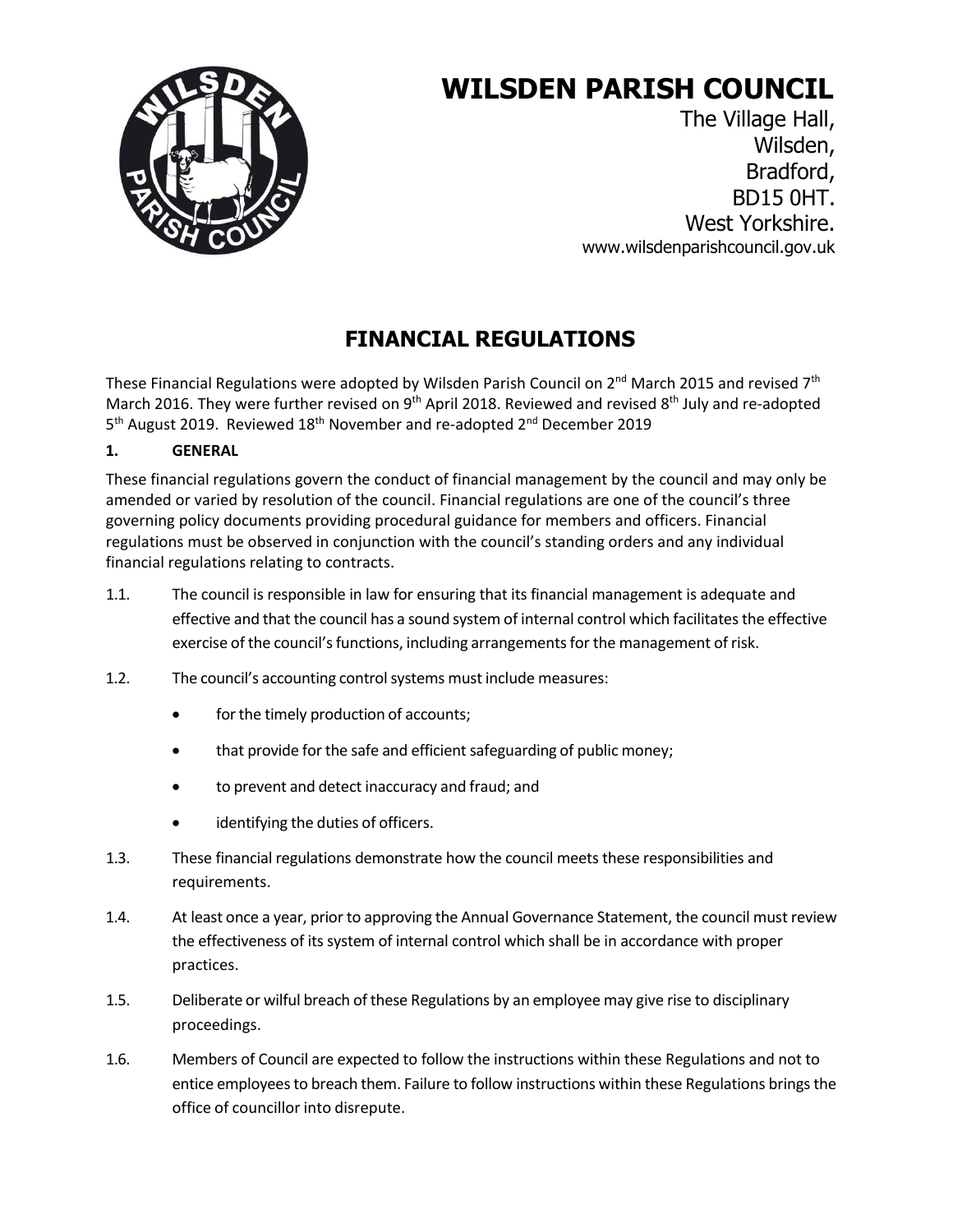- 1.7. The Responsible Financial Officer(RFO) holds a statutory office to be appointed by the council. The Clerk has been appointed as RFO for this council and these regulations will apply accordingly.
- 1.8. The RFO;
	- acts under the policy direction of the council;
	- administers the council's financial affairs in accordance with all Acts, Regulations and proper practices;
	- determines on behalf of the council its accounting records and accounting control systems;
	- ensures the accounting control systems are observed;
	- maintains the accounting records of the council up to date in accordance with proper practices;
	- assists the council to secure economy, efficiency and effectiveness in the use of its resources; and
	- produces financial management information as required by the council.
- 1.9. The accounting records determined by the RFO shall be sufficient to show and explain the council's transactions and to enable the RFO to ensure that any income and expenditure account and statement of balances, or record of receipts and payments and additional information, as the case may be, or management information prepared for the council from time to time comply with the Accounts and Audit Regulations.
- 1.10. The accounting records determined by the RFO shall in particular contain:
	- entries from day to day of all sums of money received and expended by the council and the matters to which the income and expenditure or receipts and payments account relate;
	- a record of the assets and liabilities of the council; and
	- wherever relevant, a record of the council's income and expenditure in relation to claims made, or to be made, for any contribution, grant or subsidy.
- 1.11. The accounting control systems determined by the RFO shall include:
	- procedures to ensure that the financial transactions of the council are recorded as soon as reasonably practicable and as accurately and reasonably as possible;
	- procedures to enable the prevention and detection of inaccuracies and fraud and the ability to reconstruct any lost records;
	- identification of the duties of officers dealing with financial transactions and division of responsibilities of those officers in relation to significant transactions;
	- procedures to ensure that uncollectable amounts, including any bad debts are not submitted to the council for approval to be written off except with the approval of the RFO and that the approvals are shown in the accounting records; and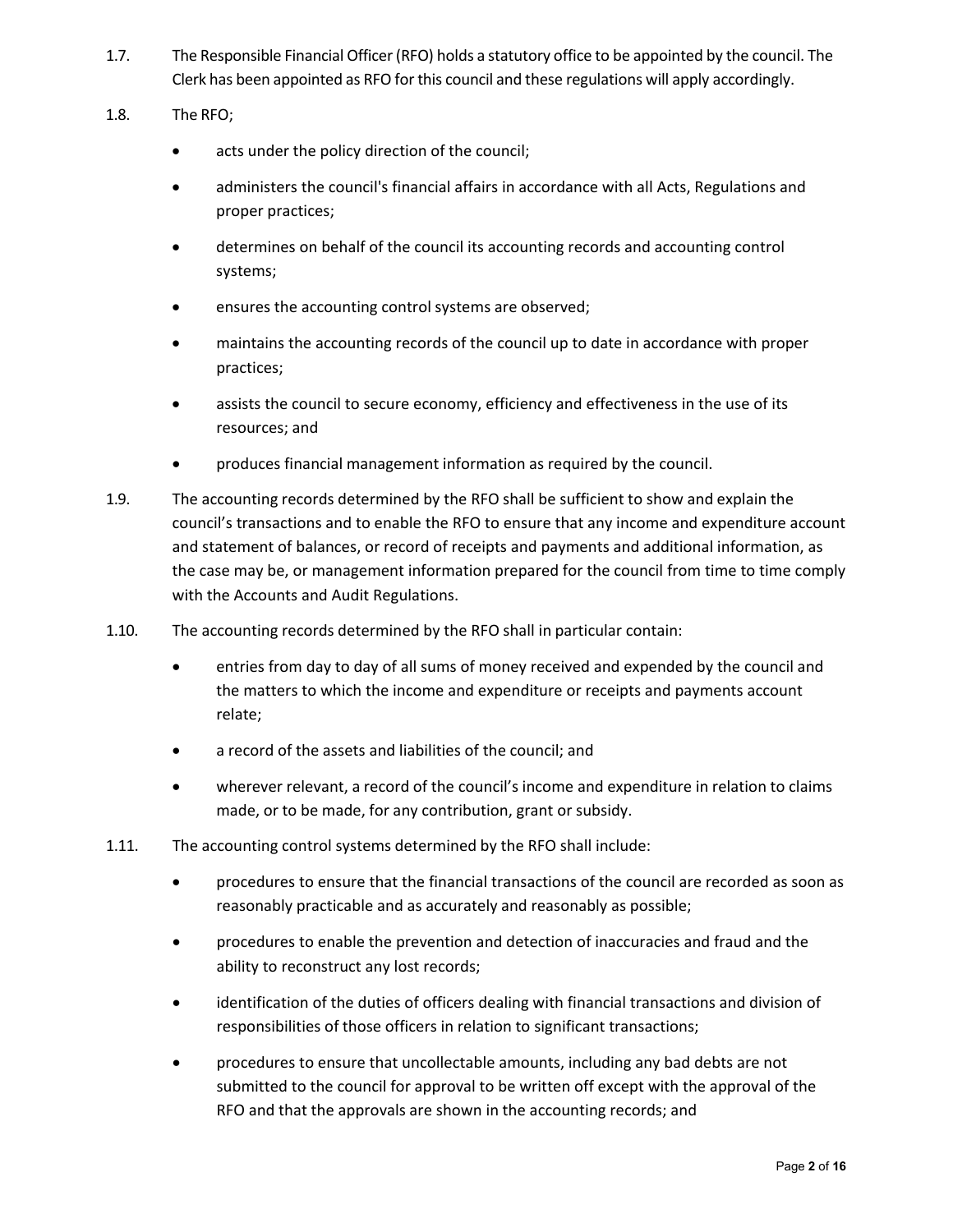- measures to ensure that risk is properly managed.
- 1.12. The council is not empowered by these Regulations or otherwise to delegate certain specified decisions. In particular any decision regarding:
	- setting the final budget or the precept (council tax requirement);
	- approving accounting statements;
	- approving an annual governance statement;
	- borrowing;
	- writing off bad debts;
	- declaring eligibility for the General Power of Competence; and
	- addressing recommendations in any report from the internal or external auditors,

shall be a matter for the full council only.

- 1.13. In addition the council must:
	- determine and keep under regular review the bank mandate for all council bank accounts;
	- approve any grant or a single commitment in excess of £5,000; and
	- in respect of the annual salary for any employee have regard to recommendations about annual salaries of employees made by the relevant committee in accordance with its terms of reference.
- 1.14. In these financial regulations, references to the Accounts and Audit Regulations or 'the regulations' shall mean the regulations issued under the provisions of section 27 of the Audit Commission Act 1998, or any superseding legislation, and then in force unless otherwise specified.

In these financial regulations the term 'proper practice' or 'proper practices' shall refer to guidance issued in *Governance and Accountability for Local Councils - a Practitioners' Guide (England)* issued by the Joint Practitioners Advisory Group (JPAG), available from the websites of NALC and the Society for Local Council Clerks (SLCC).

#### **2. ACCOUNTING AND AUDIT (INTERNAL AND EXTERNAL)**

- 2.1. All accounting procedures and financial records of the council shall be determined by the RFO in accordance with the Accounts and Audit Regulations, appropriate guidance and proper practices.
- 2.2. On a regular basis, once in each quarter, and at each financial year end, a member other than the Chairman or a cheque signatory shall be appointed to verify bank reconciliations(for all accounts) produced by the RFO. The member shall sign the reconciliations and the original bank statements (or similar document) as evidence of verification. This activity shall on conclusion be reported, including any exceptions, to and noted by the council.
- 2.3. The RFO shall complete the annual statement of accounts, annual report, and any related documents of the council contained in the Annual Return (as specified in proper practices) as soon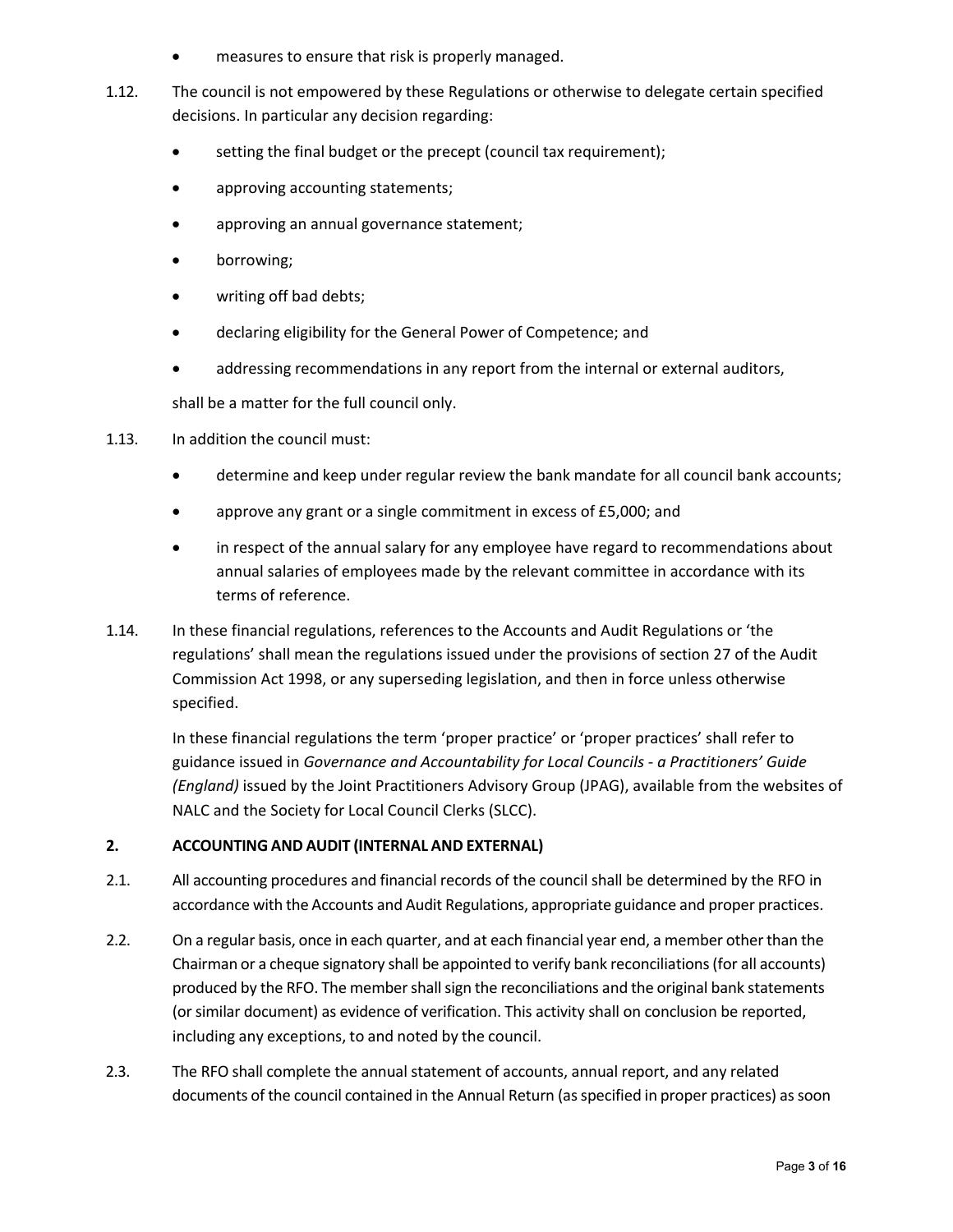as practicable after the end of the financial year and having certified the accounts shall submit them and report thereon to the council within the timescales set by the Accounts and Audit Regulations.

- 2.4. The council shall ensure that there is an adequate and effective system of internal audit of its accounting records, and of its system of internal control in accordance with proper practices. Any officer or member of the council shall make available such documents and records as appear to the council to be necessary for the purpose of the audit and shall, as directed by the council, supply the RFO, internal auditor, or external auditor with such information and explanation as the council considers necessary for that purpose.
- 2.5. The internal auditor shall be appointed by and shall carry out the work in relation to internal controls required by the council in accordance with proper practices.
- 2.6. The internal auditorshall:
	- be competent and independent of the financial operations of the council;
	- report to council in writing, or in person, on a regular basis with a minimum of one annual written report during each financial year;
	- to demonstrate competence, objectivity and independence, be free from any actual or perceived conflicts of interest, including those arising from family relationships; and
	- have no involvement in the financial decision making, management or control of the council.
- 2.7. Internal or external auditors may not under any circumstances:
	- perform any operational duties for the council;
	- initiate or approve accounting transactions; or
	- direct the activities of any council employee, except to the extent that such employees have been appropriately assigned to assist the internal auditor.
- 2.8. Forthe avoidance of doubt, in relation to internal audit the terms'independent' and 'independence'shall have the same meaning asis described in proper practices.
- 2.9. The RFO shall make arrangements for the exercise of electors' rights in relation to the accounts including the opportunity to inspect the accounts, books, and vouchers and display or publish any notices and statements of account required by Audit Commission Act 1998, or any superseding legislation, and the Accounts and Audit Regulations.
- 2.10. The RFO shall, without undue delay, bring to the attention of all councillors any correspondence or report from internal or external auditors.

#### **3. ANNUAL ESTIMATES (BUDGET) AND FORWARD PLANNING**

- 3.1. Each committee (if any) shall review its three year forecast of revenue and capital receipts and payments. Having regard to the forecast, it shall thereafter formulate and submit proposals for the following financial year to the council not later than the end of October each year including any proposals for revising the forecast].
- 3.2. The RFO must each year, by no laterthan December, prepare detailed estimates of all receipts and payments including the use of reserves and all sources of funding for the following financial year in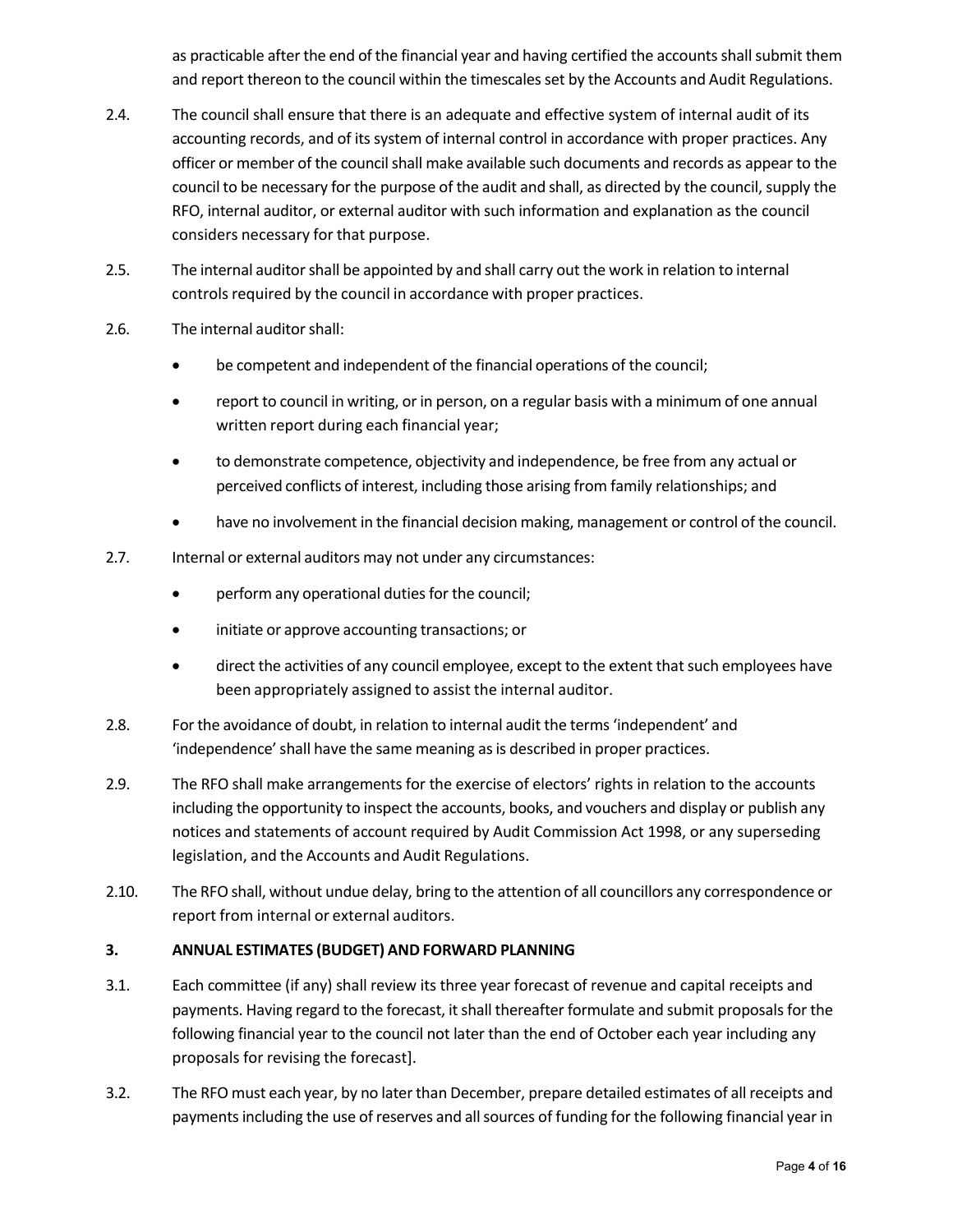the form of a budget to be considered by the Management and Strategic Policy committee and the council.

- 3.3. The councilshall consider annual budget proposalsin relation to the council'sthree year forecast of revenue and capital receipts and payments including recommendations for the use of reserves and sources of funding and update the forecast accordingly.
- 3.4. The councilshall fix the precept (council tax requirement), and relevant basic amount of council tax to be levied for the ensuing financial year not later than by the end of January each year. The RFO shall issue the precept to the billing authority and shall supply each member with a copy of the approved annual budget.
- 3.5. The approved annual budget shall form the basis of financial control for the ensuing year.

#### **4. BUDGETARY CONTROL AND AUTHORITY TO SPEND**

- 4.1. Expenditure on revenue items may be authorised up to the amountsincluded for that class of expenditure in the approved budget. This authority is to be determined by:
	- the council for all items over £5,000;
	- a duly delegated committee of the council for items over £250; or
	- the Clerk, in conjunction with Chairman of Council or Chairman of the appropriate committee, for any items below £250.

Such authority is to be evidenced by a minute or by an authorisation slip duly signed by the Clerk, and where necessary also by the appropriate Chairman.

Contracts may not be disaggregated to avoid controlsimposed by these regulations.

- 4.2. No expenditure may be authorised that will exceed the amount provided in the revenue budget for that class of expenditure other than by resolution of the council, or duly delegated committee. During the budget year and with the approval of council having considered fully the implications for public services, unspent and available amounts may be moved to other budget headings or to an earmarked reserve as appropriate ('virement').
- 4.3. Unspent provisions in the revenue or capital budgets for completed projects shall not be carried forward to a subsequent year.
- 4.4. The salary budgets are to be reviewed at least annually in December forthe following financial year and such review shall be evidenced by a hard copy schedule signed by the Clerk and the Chairman of Council or relevant committee. The RFO will inform committees of any changes impacting on their budget requirement for the coming year in good time.
- 4.5. In cases of extreme risk to the delivery of council services, the clerk may authorise revenue expenditure on behalf of the council which in the clerk's judgement it is necessary to carry out. Such expenditure includes repair, replacement or other work, whether or not there is any budgetary provision for the expenditure, subject to a limit of £250. The Clerk shall report such action to the chairman as soon as possible and to the council as soon as practicable thereafter.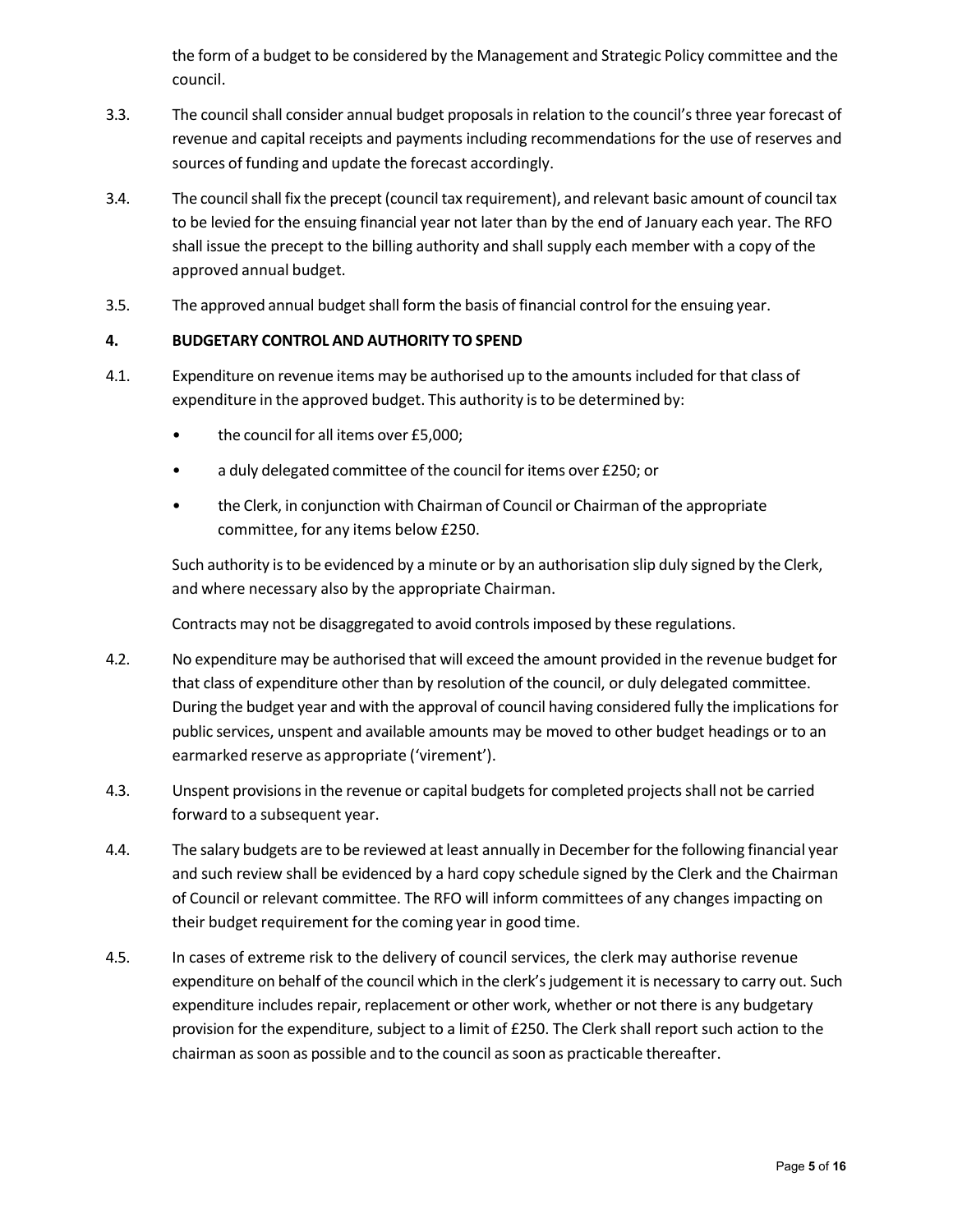- 4.6. No expenditure shall be authorised in relation to any capital project and no contract entered into or tender accepted involving capital expenditure unless the council is satisfied that the necessary funds are available and the requisite borrowing approval has been obtained.
- 4.7. All capital worksshall be administered in accordance with the council'sstanding orders and financial regulations relating to contracts.
- 4.8. The RFO shall regularly provide the council with a statement of receipts and payments to date under each head of the budgets, comparing actual expenditure to the appropriate date against that planned as shown in the budget. These statements are to be prepared at least at the end of each financial quarter and shall show explanations of material variances. For this purpose "material" shall be in excess of 15% of the budget.
- 4.9. Changesin earmarked reservesshall be approved by council as part of the budgetary control process.

#### **5. BANKING ARRANGEMENTS AND AUTHORISATION OF PAYMENTS**

- 5.1. The council's banking arrangements, including the bank mandate, shall be made by the RFO and approved by the council; banking arrangements may not be delegated to a committee. They shall be regularly reviewed for safety and efficiency.
- 5.2. The RFO shall prepare a schedule of payments requiring authorisation, forming part of the Agenda for the Meeting and, together with the relevant invoices, present the schedule to council. The council shall review the schedule for compliance and, having satisfied itself shall authorise payment by a resolution of the council. The approved schedule shall be ruled off and initialled by the Chairman of the Meeting. A detailed list of all payments shall be disclosed within or as an attachment to the minutes of the meeting at which payment was authorised. Personal payments (including salaries, wages, expenses and any payment made in relation to the termination of a contract of employment) may be summarised to remove public accessto any personal information.
- 5.3. All invoices for payment shall be examined, verified and certified by the RFO to confirm that the work, goods or services to which each invoice relates has been received, carried out, examined and represents expenditure previously approved by the council.
- 5.4. The RFO shall examine invoices for arithmetical accuracy and analyse them to the appropriate expenditure heading. The RFO shall take all steps to pay all invoices submitted, and which are in order, at the next available council meeting.
- 5.5. The Clerk and RFO shall have delegated authority to authorise the payment of items only in the following circumstances:
	- a) If a payment is necessary to avoid a charge to interest under the Late Payment of Commercial Debts (Interest) Act 1998, and the due date for payment is before the next scheduled Meeting of council, where the Clerk and RFO certify that there is no dispute or other reason to delay payment, provided that a list of such payments shall be submitted to the next appropriate meeting of council;
	- b) An expenditure item authorised under 5.6 below (continuing contracts and obligations) provided that a list of such payments shall be submitted to the next appropriate meeting of council; or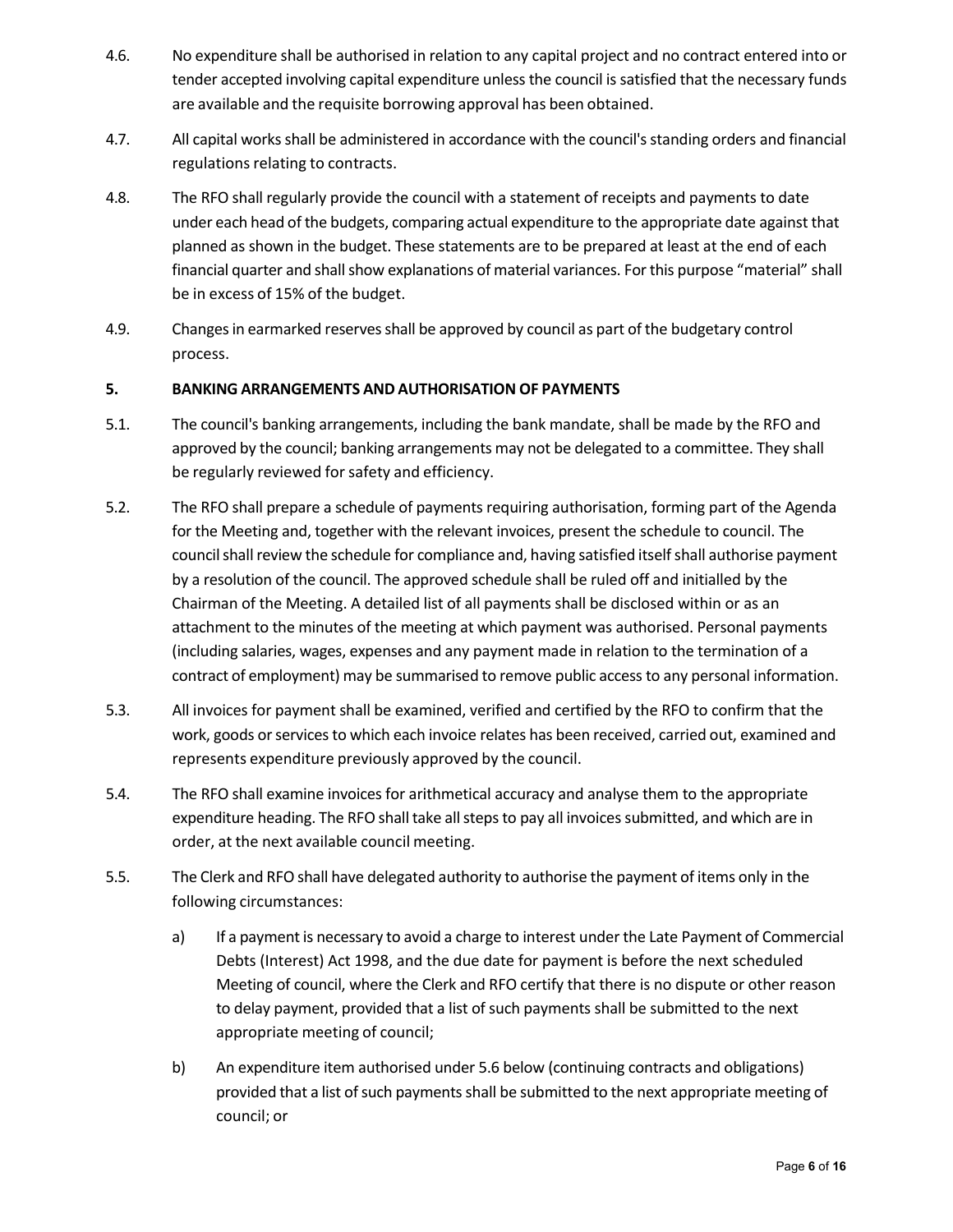- c) fund transfers within the councils banking arrangements up to the sum of  $£10,000$ , provided that a list of such payments shall be submitted to the next appropriate meeting of council.
- 5.6. For each financial year the Clerk and RFO shall draw up a list of due payments which arise on a regular basis as the result of a continuing contract, statutory duty, or obligation (such as but not exclusively) Salaries, PAYE and NI, Superannuation Fund and regular maintenance contracts and the like for which council may authorise payment for the year provided that the requirements of regulation 4.1 (Budgetary Controls) are adhered to, provided also that a list of such payments shall be submitted to the next appropriate meeting of council.
- 5.7. A record of regular payments made under 5.6 above shall be drawn up and be signed by two members on each and every occasion when payment is authorised - thus controlling the risk of duplicated payments being authorised and / or made.
- 5.8. In respect of grants a duly authorised committee shall approve expenditure within any limitsset by council and in accordance with any policy statement approved by council. Any Revenue or Capital Grant in excess of £5,000 shall before payment, be subject to ratification by resolution of the council.
- 5.9. Members are subject to the Code of Conduct that has been adopted by the council and shall comply with the Code and Standing Orders when a decision to authorise or instruct payment is made in respect of a matter in which they have a disclosable pecuniary or other interest, unless a dispensation has been granted.
- 5.10. The council will aim to rotate the duties of membersin these Regulationsso that onerous duties are shared out as evenly as possible over time.
- 5.11. Any changes in the recorded details of suppliers, such as bank account records, shall be approved in writing by a Member.

#### **6. INSTRUCTIONS FOR THE MAKING OF PAYMENTS**

- 6.1. The council will make safe and efficient arrangementsfor the making of its payments.
- 6.2. Following authorisation under Financial Regulation 5 above, the council, a duly delegated committee or, if so delegated, the Clerk shall give instruction that a payment shall be made.
- 6.3. All paymentsshall be effected by cheque or other instructionsto the council's bankers, or otherwise, in accordance with a resolution of council.
- 6.4. Cheques or orders for payment drawn on the bank account in accordance with the schedule as presented to council or committee shall be signed by two members of council, in accordance with a resolution instructing that payment. A member who is a bank signatory, having a connection by virtue of family or business relationships with the beneficiary of a payment, should not, under normal circumstances, be a signatory to the payment in question.
- 6.5. To indicate agreement of the details shown on the cheque or order for payment with the counterfoil and the invoice orsimilar documentation, the signatoriesshall each also initial the cheque counterfoil.
- 6.6. Cheques or orders for payment shall not normally be presented for signature other than at a council or committee meeting (including immediately before or after such a meeting). Any signatures obtained away from such meetings shall be reported to the council at the next convenient meeting.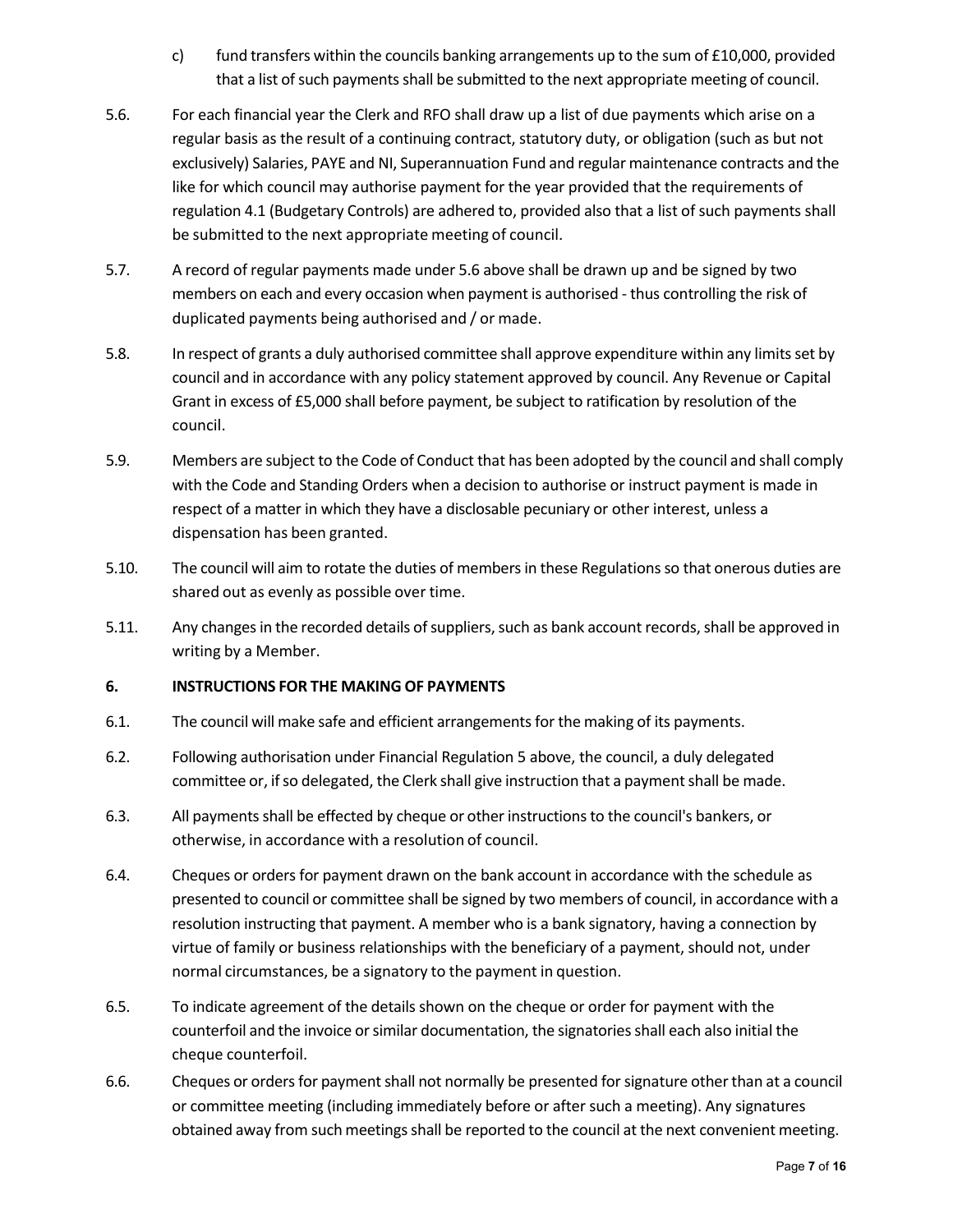- 6.7. If thought appropriate by the council, payment for utility supplies (energy, telephone and water) and any National Non-Domestic Rates may be made by variable direct debit provided that the instructions are signed by two members and any payments are reported to council as made. The approval of the use of a variable direct debit shall be renewed by resolution of the council at least every two years.
- 6.8. If thought appropriate by the council, payment for certain items (principally salaries) may be made by banker'sstanding order provided that the instructions are signed, or otherwise evidenced by two members are retained and any payments are reported to council as made. The approval of the use of a banker's standing order shall be renewed by resolution of the council at least every two years.
- 6.9. If thought appropriate by the council, payment for certain items may be made by BACS or CHAPS methods provided that the instructions for each payment are signed, or otherwise evidenced, by two authorised bank signatories, are retained and any payments are reported to council as made. The approval of the use of BACS or CHAPS shall be renewed by resolution of the council every two years.
- 6.10. If thought appropriate by the council payment for certain items may be made by internet banking transfer provided evidence is retained showing which members approved the payment.
- 6.11. Where a computer requires use of a personal identification number (PIN) or other password(s), for access to the council's records on that computer, a note shall be made of the PIN and Passwords and shall be handed to and retained by the Chairman of Council in a sealed dated envelope. This envelope may not be opened other than in the presence of two other councillors. After the envelope has been opened, in any circumstances, the PIN and / or passwords shall be changed as soon as practicable. The fact that the sealed envelope has been opened, in whatever circumstances, shall be reported to all members immediately and formally to the next available meeting of the council. This will not be required for a member's personal computer used only for remote authorisation of bank payments.
- 6.12. No employee or councillorshall disclose any PIN or password, relevant to the working of the council or its bank accounts, to any person not authorised in writing by the council or a duly delegated committee.
- 6.13. Regular back-up copies of the records on any computershall be made and shall be stored securely away from the computer in question, and preferably off site.
- 6.14. The council, and any members using computers for the council's financial business, shall ensure that anti-virus, anti-spyware and firewall software with automatic updates, together with a high level of security, is used.
- 6.15. Where internet banking arrangements are made with any bank, the Clerk shall be appointed asthe Service Administrator. The bank mandate approved by the council shall identify a number of councillors who will be authorised to approve transactions on those accounts. The bank mandate will state clearly the amounts of payments that can be instructed by the use of the Service Administrator alone, or by the Service Administrator with a stated number of approvals.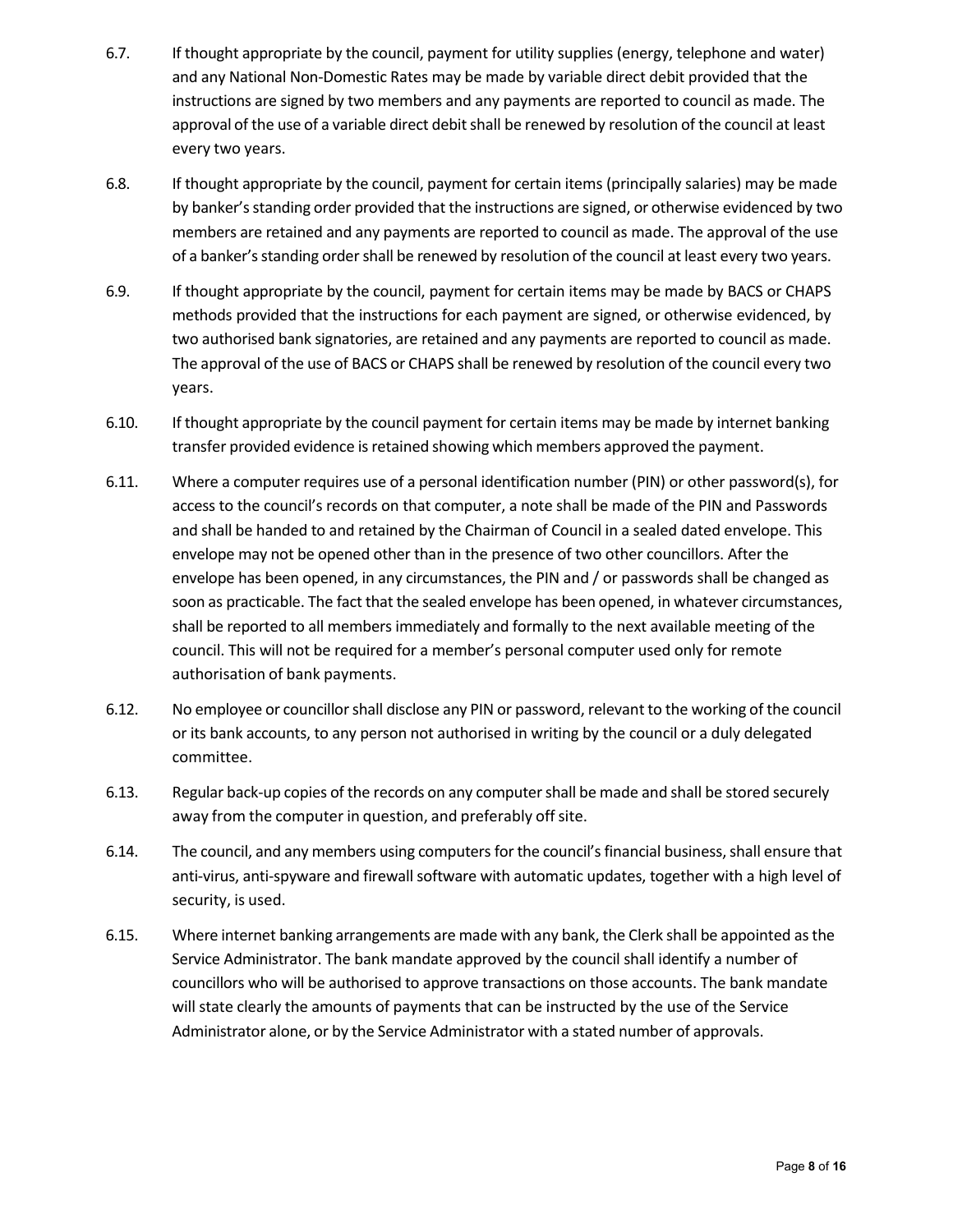- 6.16. Access to any internet banking accounts will be directly to the access page (which may be saved under "favourites"), and not through a search engine or e-mail link. Remembered or saved passwords facilities must not be used on any computer used for council banking work. Breach of this Regulation will be treated as a very serious matter under these regulations.
- 6.17. Changes to account details for suppliers, which are used for internet banking may only be changed on written hard copy notification by the supplier and supported by hard copy authority for change signed by the Clerk and a councillor. A programme of regular checks of standing data with suppliers will be followed.
- 6.18. Any Debit Card issued for use will be specifically restricted to the Clerk and will also be restricted to a single transaction maximum value of £250 unless authorised by council or finance committee in writing before any order is placed.
- 6.19. A pre-paid debit card may be issued to employees with varying limits. These limits will be set by the council. Transactions and purchases made will be reported to the council and authority for toppingup shall be at the discretion of the council.
- 6.20. Any corporate credit card ortrade card account opened by the council will be specifically restricted to use by the Clerk and shall be subject to automatic payment in full at each month-end. Personal credit or debit cards of members orstaffshall not be used under any circumstances.
- 6.21. The council will not maintain any form of cash float. All cash received must be banked intact. Any payments made in cash by the Clerk (for example for postage or minor stationery items) shall be refunded on a regular basis, at least quarterly.

#### **7. PAYMENT OF SALARIES**

- 7.1. As an employer, the council shall make arrangements to meet fully the statutory requirements placed on all employers by PAYE and National Insurance legislation. The payment of all salaries shall be made in accordance with payroll records and the rules of PAYE and National Insurance currently operating, and salary rates shall be as agreed by council, or duly delegated committee.
- 7.2. Payment of salaries and payment of deductions from salary such as may be required to be made for tax, national insurance and pension contributions, or similar statutory or discretionary deductions must be made in accordance with the payroll records and on the appropriate dates stipulated in employment contracts, provided that each payment is reported to the next available council meeting, as set out in these regulations above.
- 7.3. No changes shall be made to any employee's pay, emoluments, or terms and conditions of employment without the prior consent of the council.
- 7.4. Each and every payment to employees of netsalary and to the appropriate creditor of the statutory and discretionary deductions shall be recorded in a separate confidential record (confidential cash book). This confidential record is not open to inspection or review (under the Freedom of Information Act 2000 or otherwise) other than:
	- a) by any councillor who can demonstrate a need to know;
	- b) by the internal auditor;
	- c) by the external auditor; or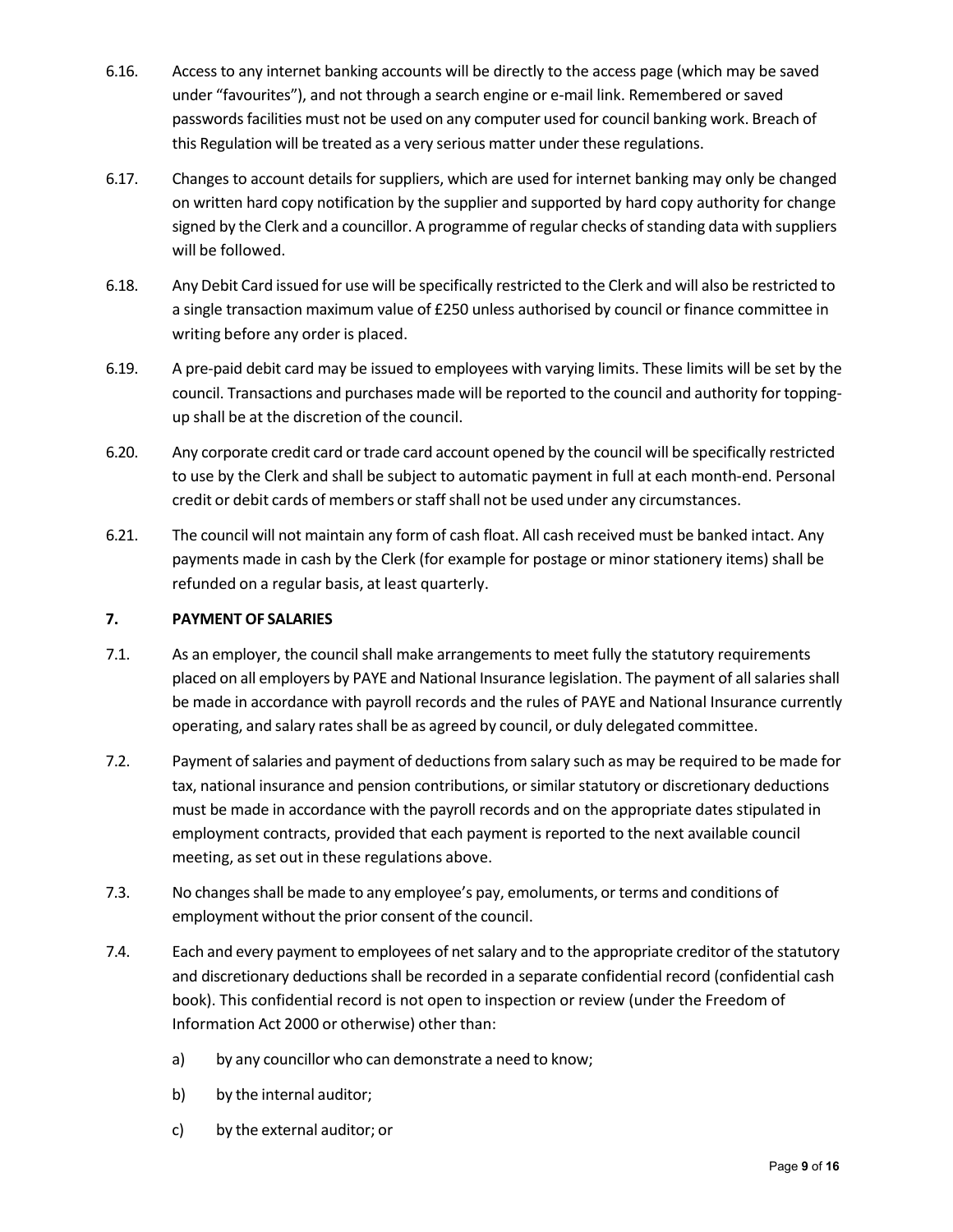- d) by any person authorised under Audit Commission Act 1998, or any superseding legislation.
- 7.5. The total of such payments in each calendar month shall be reported with all other payments as made as may be required under these Financial Regulations, to ensure that only payments due for the period have actually been paid.
- 7.6. An effective system of personal performance management should be maintained for the senior officers.
- 7.7. Any termination payments shall be supported by a clear business case and reported to the council. Termination payments shall only be authorised by council.
- 7.8. Before employing interim staff the council must consider a full business case.

#### **8. LOANS AND INVESTMENTS**

- 8.1. All borrowings shall be effected in the name of the council, after obtaining any necessary borrowing approval. Any application for borrowing approval shall be approved by Council as to terms and purpose. The application for borrowing approval and subsequent arrangements for the loan shall only be approved by full council.
- 8.2. Any financial arrangement which does not require formal borrowing approval from the Secretary of State/Welsh Assembly Government (such as Hire Purchase or Leasing of tangible assets) shall be subject to approval by the full council. In each case a report in writing shall be provided to council in respect of value for money for the proposed transaction.
- 8.3. The council will arrange with the council's banks and investment providersfor the sending of a copy of each statement of account to the Chairman of the council at the same time as one is issued to the Clerk.
- 8.4. All loans and investments shall be negotiated in the name of the council and shall be for a set period in accordance with council policy.
- 8.5. The council shall consider the need for an Investment Strategy and Policy which, if drawn up,shall be in accordance with relevant regulations, proper practices and guidance. Any Strategy and Policy shall be reviewed by the council at least annually.
- 8.6. All investments of money under the control of the councilshall be in the name of the council.
- 8.7. All investment certificates and other documents relating thereto shall be retained in the custody of the RFO.
- 8.8. Payments in respect of short term or long term investments, including transfers between bank accounts held in the same bank, or branch, shall be made in accordance with Regulation 5 (Authorisation of payments) and Regulation 6 (Instructions for payments).

#### **9. INCOME**

- 9.1. The collection of allsums due to the councilshall be the responsibility of and under the supervision of the RFO.
- 9.2. Particulars of all charges to be made for work done, services rendered or goods supplied shall be agreed annually by the council, notified to the RFO and the RFO shall be responsible for the collection of all accounts due to the council.
- 9.3. The council will review all fees and charges at least annually, following a report of the Clerk.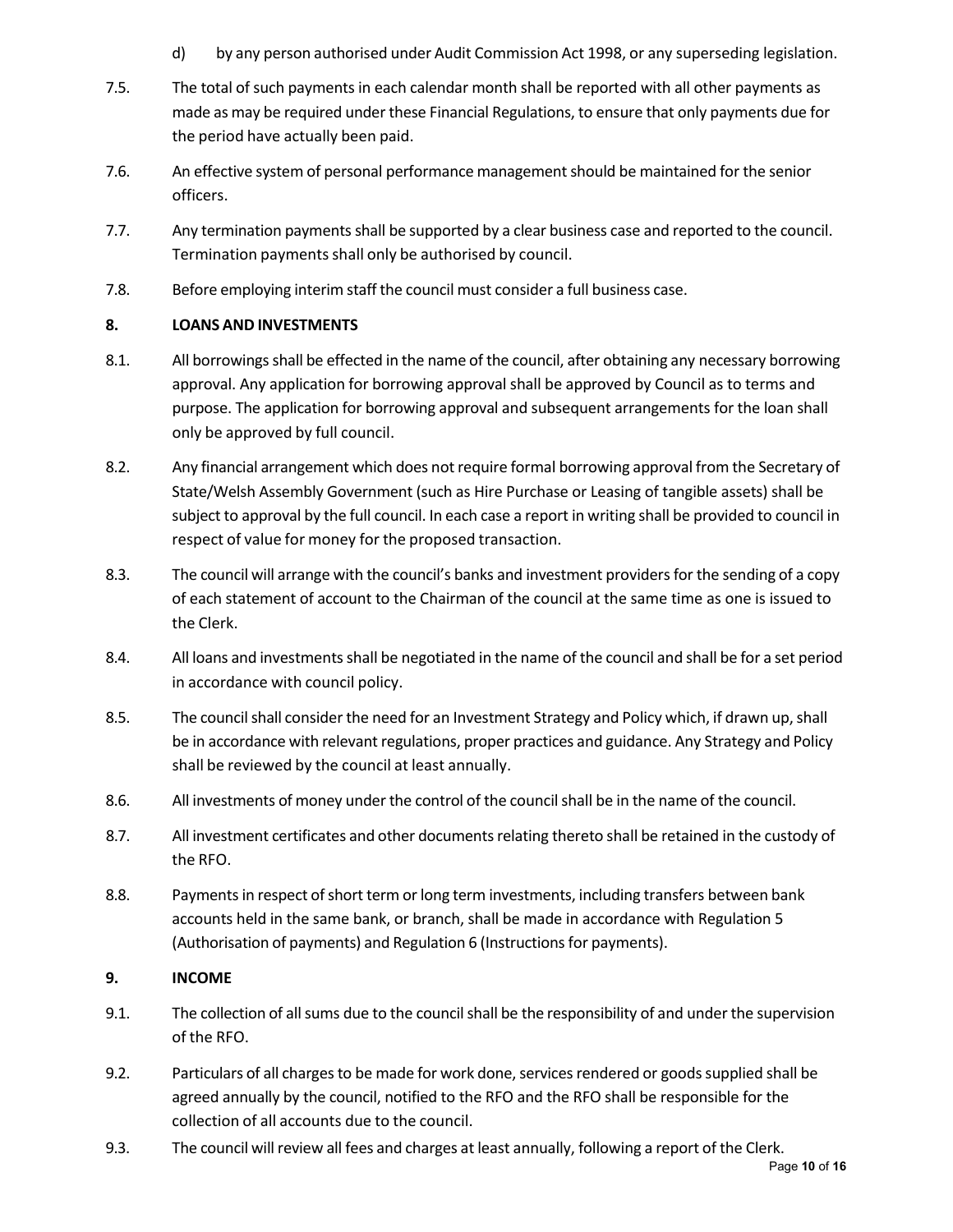- 9.4. Any sumsfound to be irrecoverable and any bad debtsshall be reported to the council and shall be written off in the year.
- 9.5. All sums received on behalf of the council shall be banked intact as directed by the RFO. In all cases, all receipts shall be deposited with the council's bankers with such frequency as the RFO considers necessary.
- 9.6. The origin of each receipt shall be entered on the paying-in slip.
- 9.7. Personal cheques shall not be cashed out of money held on behalf of the council.
- 9.8. The RFO shall promptly complete any VAT Return that isrequired. Any repayment claim due in accordance with VAT Act 1994 section 33 shall be made at least annually coinciding with the financial year end.
- 9.9. Where any significant sums of cash are regularly received by the council, the RFO shall take such steps as are agreed by the council to ensure that more than one person is present when the cash is counted in the first instance, that there is a reconciliation to some form of control such as ticket issues, and that appropriate care istaken in the security and safety of individuals banking such cash.
- 9.10. Any income arising which is the property of a charitable trust shall be paid into a charitable bank account. Instructions for the payment of funds due from the charitable trust to the council (to meet expenditure already incurred by the authority) will be given by the Managing Trustees of the charity meeting separately from any council meeting (see also Regulation 16 below)].

#### **10. ORDERS FOR WORK, GOODS AND SERVICES**

- 10.1. An official order or lettershall be issued for all work, goods and services unless a formal contract is to be prepared or an official order would be inappropriate. Copies of orders shall be retained.
- 10.2. Order books shall be controlled by the RFO.
- 10.3. All members and officers are responsible for obtaining value for money at all times. An officer issuing an official order shall ensure as far as reasonable and practicable that the best available terms are obtained in respect of each transaction, usually by obtaining three or more quotations or estimates from appropriate suppliers, subject to any *de minimis* provisions in Regulation 11.1 below.
- 10.4. A member may not issue an official order or make any contract on behalf of the council.
- 10.5. The RFO shall verify the lawful nature of any proposed purchase before the issue of any order, and in the case of new or infrequent purchases or payments, the RFO shall ensure that the statutory authority shall be reported to the meeting at which the order is approved so that the minutes can record the power being used.

#### **11. CONTRACTS**

- 11.1. Procedures asto contracts are laid down asfollows:
	- a. Every contract shall comply with these financial regulations, and no exceptions shall be made otherwise than in an emergency provided that this regulation need not apply to contracts which relate to items (i) to (vi) below:
		- i. for the supply of gas, electricity, water, sewerage and telephone services;
		- ii. for specialist services such as are provided by solicitors, accountants, surveyors and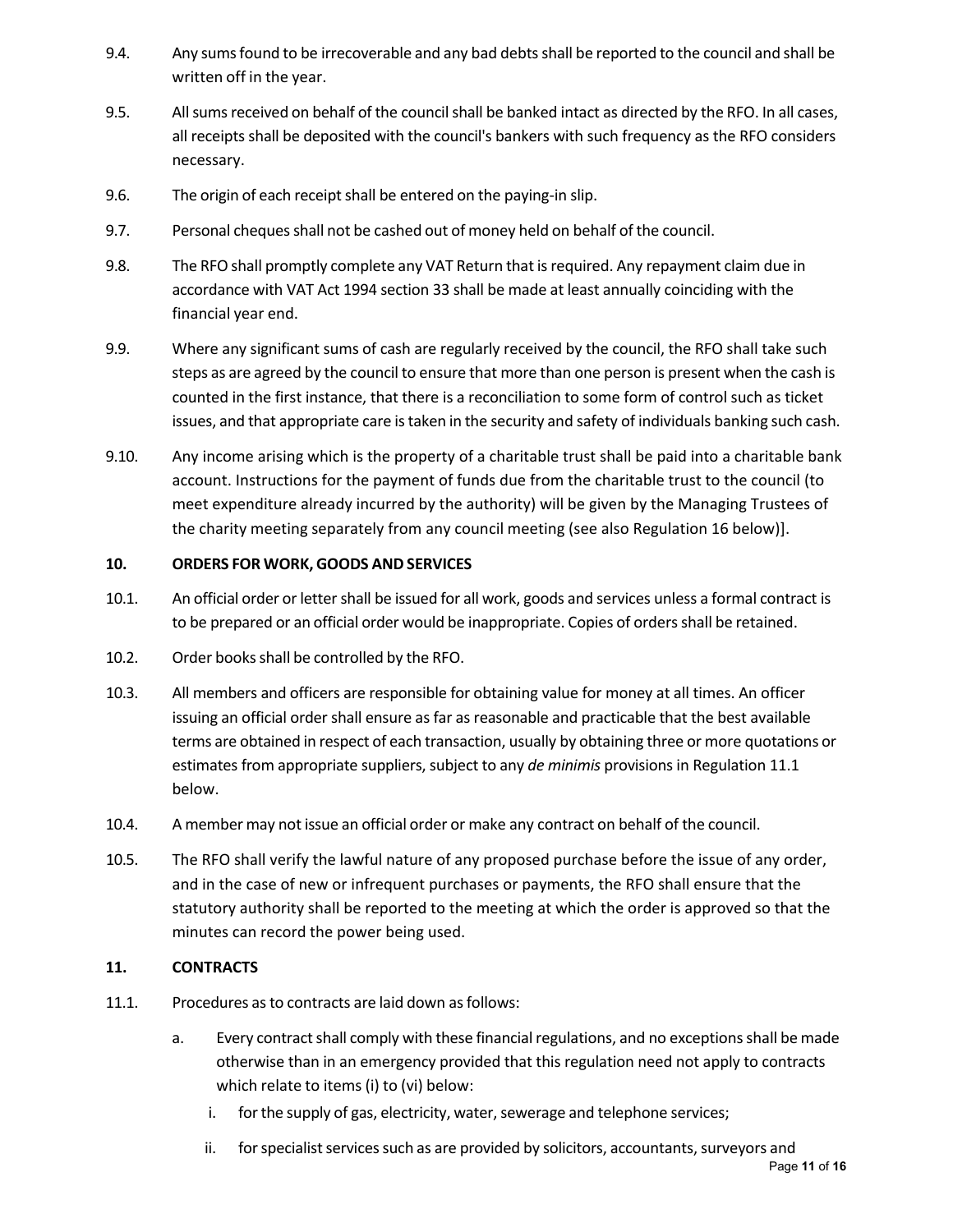planning consultants;

- iii. for work to be executed or goods or materialsto be supplied which consist of repairsto or parts for existing machinery or equipment or plant;
- iv. for work to be executed or goods or materials to be supplied which constitute an extension of an existing contract by the council;
- v. for additional audit work of the external auditor up to an estimated value of £500 (in excess of this sum the Clerk shall act after consultation with the Chairman and Vice Chairman of council); and
- vi. for goods or materials proposed to be purchased which are proprietary articles and / or are only sold at a fixed price.
- b. Where the council intends to procure or award a public supply contract, public service contract or public works contract as defined by The Public Contracts Regulations 2015 ("the Regulations") which is valued at £25,000 or more, the council shall comply with the relevant requirements of the Regulations<sup>1</sup>.
- c. The full requirements of The Regulations, as applicable, shall be followed in respect of the tendering and award of a public supply contract, public service contract or public works contractwhich exceed thresholds in The Regulations set by the Public Contracts Directive 2014/24/EU (which may change from time to time)<sup>2</sup>.
- d. When applications are made to waive financial regulations relating to contracts to enable a price to be negotiated without competition the reason shall be embodied in a recommendation to the council.
- e. Such invitation to tender shall state the general nature of the intended contract and the Clerk shall obtain the necessary technical assistance to prepare a specification in appropriate cases. The invitation shall in addition state that tenders must be addressed to the Clerk in the ordinary course of post. Each tendering firm shall be supplied with a specifically marked envelope in which the tender is to be sealed and remain sealed until the prescribed date for opening tenders for that contract.
- f. All sealed tenders shall be opened at the same time on the prescribed date by the Clerk in the presence of at least one member of council.
- g. Any invitation to tender issued under this regulation shall be subject to Standing Orders 18, and shall refer to the terms of the Bribery Act 2010.
- h. When it is to enter into a contract of less than £25,000 in value for the supply of goods or materials or for the execution of works or specialist services other than such goods,

 $1$  The Regulations require councils to use the Contracts Finder website to advertise contract opportunities, set out the procedures to be followed in awarding new contracts and to publicise the award of new contracts  $2$  Thresholds currently applicable are:

a. For public supply and public service contracts £213,477

b. For public works contracts £5,336,937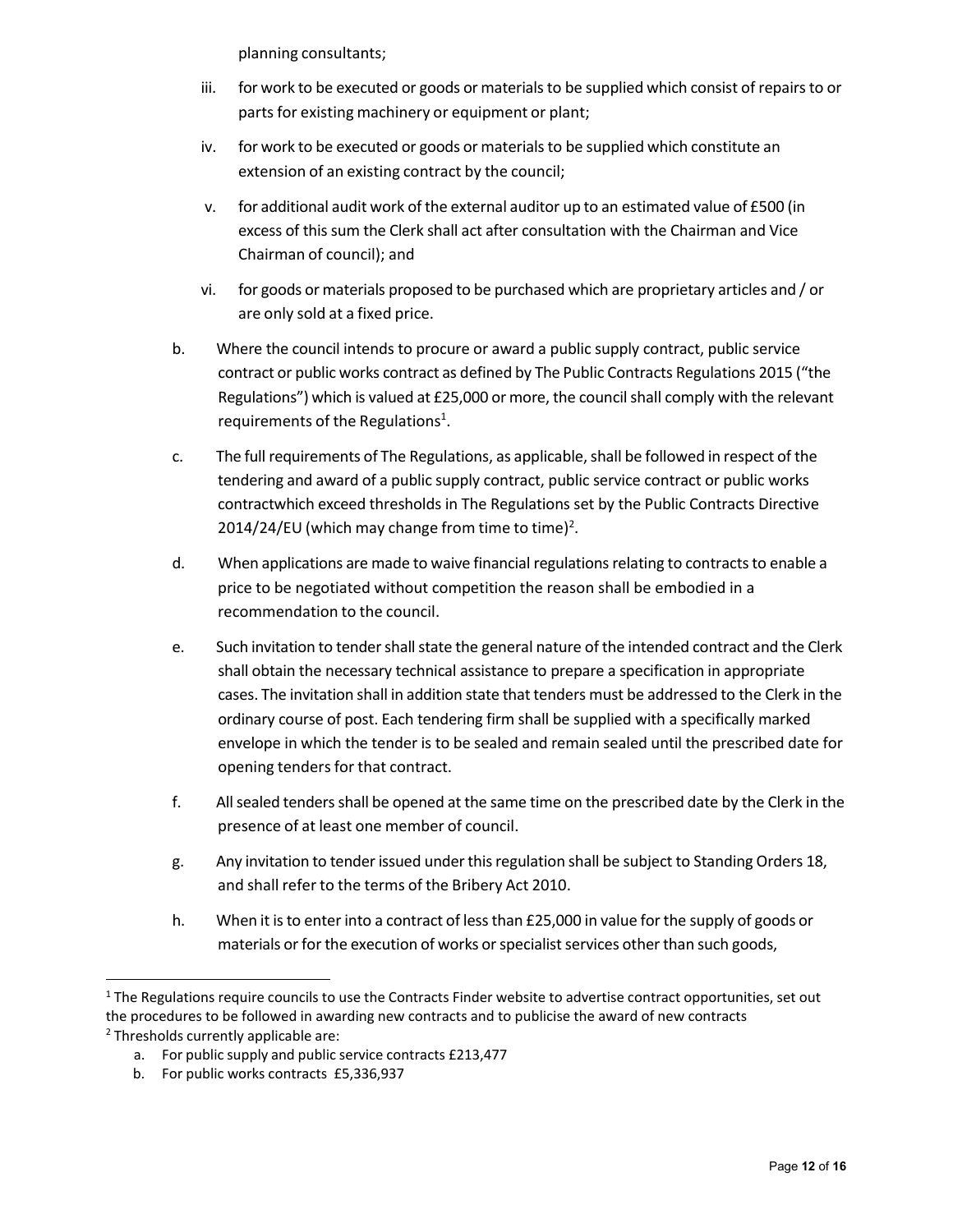materials, works or specialist services as are excepted as set out in paragraph (a) the Clerk shall obtain 3 quotations (priced descriptions of the proposed supply); where the value is below £2,000 the Clerk shall strive to obtain 3 estimates. Otherwise, Regulation 10.3 above shall apply.

- i. The council shall not be obliged to accept the lowest or any tender, quote or estimate.
- j. Should it occur that the council, does not accept any tender, quote or estimate, the work is not allocated and the council requires further pricing, provided that the specification does not change, no person shall be permitted to submit a later tender, estimate or quote who was present when the original decision making process was being undertaken.

## **12. PAYMENTS UNDER CONTRACTS FOR BUILDING OR OTHER CONSTRUCTION WORKS (PUBLIC WORKS CONTRACTS)**

- 12.1. Payments on account of the contract sum shall be made within the time specified in the contract by the RFO upon authorised certificates of the architect or other consultants engaged to supervise the contract (subject to any percentage withholding as may be agreed in the particular contract).
- 12.2. Where contracts provide for payment by instalments the RFO shall maintain a record of all such payments. In any case where it is estimated that the total cost of work carried out under a contract, excluding agreed variations, will exceed the contract sum of 5% or more a report shall be submitted to the council.
- 12.3. Any variation to a contract or addition to or omission from a contract must be approved by the council and Clerk to the contractor in writing, the council being informed where the final cost is likely to exceed the financial provision.]

#### **13. STORES AND EQUIPMENT**

- 13.1. The officer in charge of each section shall be responsible for the care and custody of stores and equipment in that section.
- 13.2. Delivery notes shall be obtained in respect of all goods received into store or otherwise delivered and goods must be checked as to order and quality at the time delivery is made.
- 13.3. Stocksshall be kept at the minimum levels consistent with operational requirements.
- 13.4. The RFO shall be responsible for periodic checks of stocks and stores at least annually.]

#### **14. ASSETS, PROPERTIES AND ESTATES**

- 14.1. The Clerk shall make appropriate arrangements for the custody of all title deeds and Land Registry Certificates of properties held by the council. The RFO shall ensure a record is maintained of all properties held by the council, recording the location, extent, plan, reference, purchase details, nature of the interest, tenancies granted, rents payable and purpose for which held in accordance with Accounts and Audit Regulations.
- 14.2. No tangible moveable property shall be purchased or otherwise acquired, sold, leased or otherwise disposed of, without the authority of the council, together with any other consents required by law, save where the estimated value of any one item of tangible movable property does not exceed £250.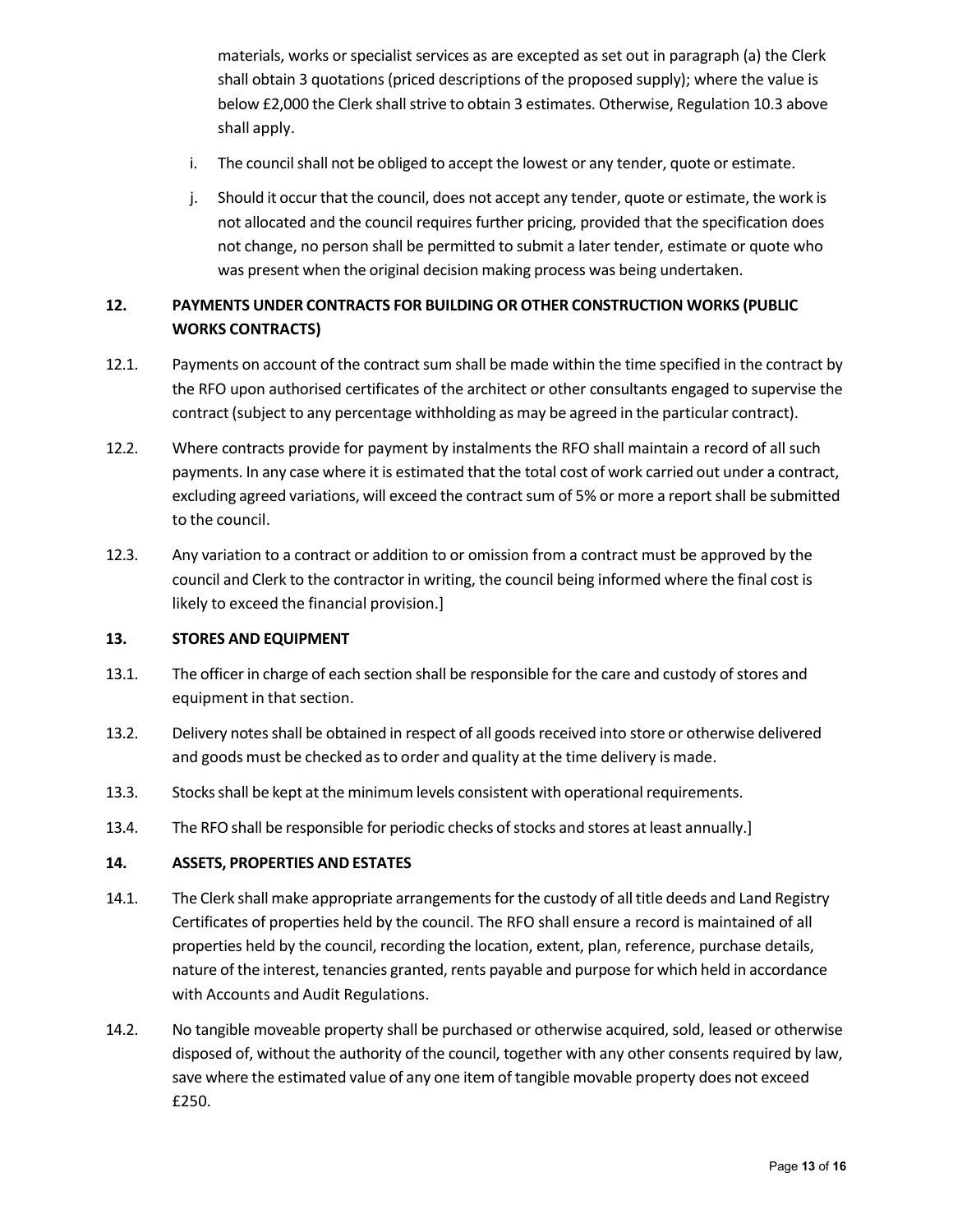- 14.3. No real property (interests in land) shall be sold, leased or otherwise disposed of without the authority of the council, together with any other consents required by law. In each case a report in writing shall be provided to council in respect of valuation and surveyed condition of the property (including matters such as planning permissions and covenants) together with a proper business case (including an adequate level of consultation with the electorate).
- 14.4. No real property (interests in land) shall be purchased or acquired without the authority of the full council. In each case a report in writing shall be provided to council in respect of valuation and surveyed condition of the property (including matters such as planning permissions and covenants) together with a proper business case (including an adequate level of consultation with the electorate).
- 14.5. Subject only to the limit set in Regulation 14.2 above, no tangible moveable property shall be purchased or acquired without the authority of the full council. In each case a report in writing shall be provided to council with a full business case.
- 14.6. The RFO shall ensure that an appropriate and accurate Register of Assets and Investmentsis kept up to date. The continued existence of tangible assets shown in the Register shall be verified at least annually, possibly in conjunction with a health and safety inspection of assets.

#### **15. INSURANCE**

- 15.1. Following the annual risk assessment (per Regulation 17), the RFO shall effect all insurances and negotiate all claims on the council's insurers.
- 15.2. The Clerk shall give prompt notification to the council of all new risks, properties or vehicles which require to be insured and of any alterations affecting existing insurances.
- 15.3. The RFO shall keep a record of all insurances effected by the council and the property and risks covered thereby and annually review it.
- 15.4. The RFO shall be notified of any lossliability or damage or of any event likely to lead to a claim, and shall report these to council at the next available meeting.
- 15.5. All appropriate members and employees of the council shall be included in a suitable form of security or fidelity guarantee insurance which shall cover the maximum risk exposure as determined annually by the council, or duly delegated committee.

#### **16. CHARITIES**

16.1. Where the council issole managing trustee of a charitable body the Clerk and RFO shall ensure that separate accounts are kept of the funds held on charitable trusts and separate financial reports made in such form as shall be appropriate, in accordance with Charity Law and legislation, or as determined by the Charity Commission. The Clerk and RFO shall arrange for any audit or independent examination as may be required by Charity Law or any Governing Document.]

#### **17. RISK MANAGEMENT**

17.1. The council is responsible for putting in place arrangements for the management of risk. The Clerk shall prepare, for approval by the council, risk management policy statements in respect of all activities of the council. Risk policy statements and consequential risk management arrangements shall be reviewed by the council at least annually.